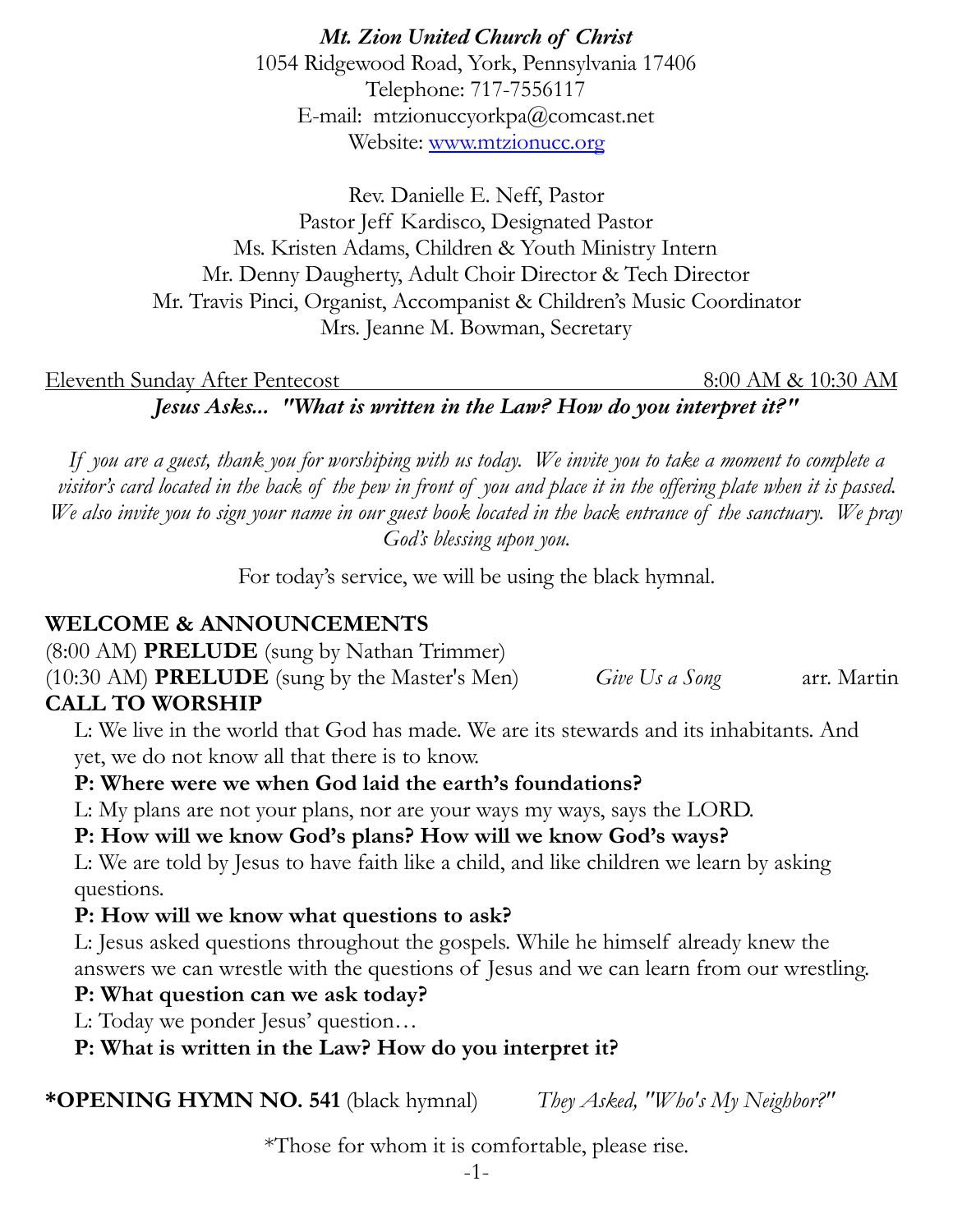#### **\*TIME OF CONFESSION**

#### CALL TO CONFESSION PRAYER OF CONFESSION

 **ALL: Good and Gracious God we admit that sometimes it is difficult for us to follow your call. We admit that we would rather live our lives of faith in sure and straight forward ways. We confess that it is hard for us to ask the questions necessary for us to grow in our discipleship to you. Forgive us God. Continue to challenge us by asking of us the questions that we are afraid to ask ourselves. Deal with us in patience and love as we learn to discern your ways for us. Comfort us as we wrestle with the uncertainty of our faith. Comfort us as we wrestle with the uncertainty that questions bring. Almighty God, extend your grace to us, so that our seeking and our questioning will bring us closer to you. Amen.** 

#### ASSURANCE OF PARDON

ACT OF PRAISE NO. 473 (black hymnal, v. 1 & 3) *Blessed Assurance* 

 **ALL SING: Blessed assurance, Jesus is mine! O what a foretaste of glory divine! Heir of salvation, purchase of God, born of the Spirit, washed in Christ's blood.** (*2x*)*This is my story, this is my song, praising my Savior all the day long.*

 **Perfect submission, all is at rest, I in my Savior am happy and blessed; watching and waiting, looking above, filled with God's goodness, lost in Christ's love.** (*2x) This is my story, this is my song, praising my Savior all the day long.*

### (10:30 AM) **CHILDREN'S MESSAGE**

**SCRIPTURE** Luke 10: 25-37 **MESSAGE** *"What is written in the Law? How do you interpret it?"* 

**HYMN NO. 498** (black hymnal)*Jesu, Jesu, Fill Us With Your Love* 

# **JOYS AND CONCERNS PRAYERS OF THE PEOPLE & THE LORD'S PRAYER**

 **ALL: Our Father, who art in heaven, hallowed be thy Name. Thy kingdom come. Thy will be done, on earth as it is in heaven. Give us this day our daily bread. And forgive us our sins, as we forgive those who sin against us. And lead us not into temptation, but deliver us from evil. For thine is the kingdom, and the power, and the glory, forever. Amen.** 

(8:00 AM) **SPECIAL MUSIC** (sung by Nathan Trimmer) *Reach the World* arr. Kingsmore (10:30 AM) **SPECIAL MUSIC** (sung by the Master's Men) *Jesus is the Living Stone* arr. McDonald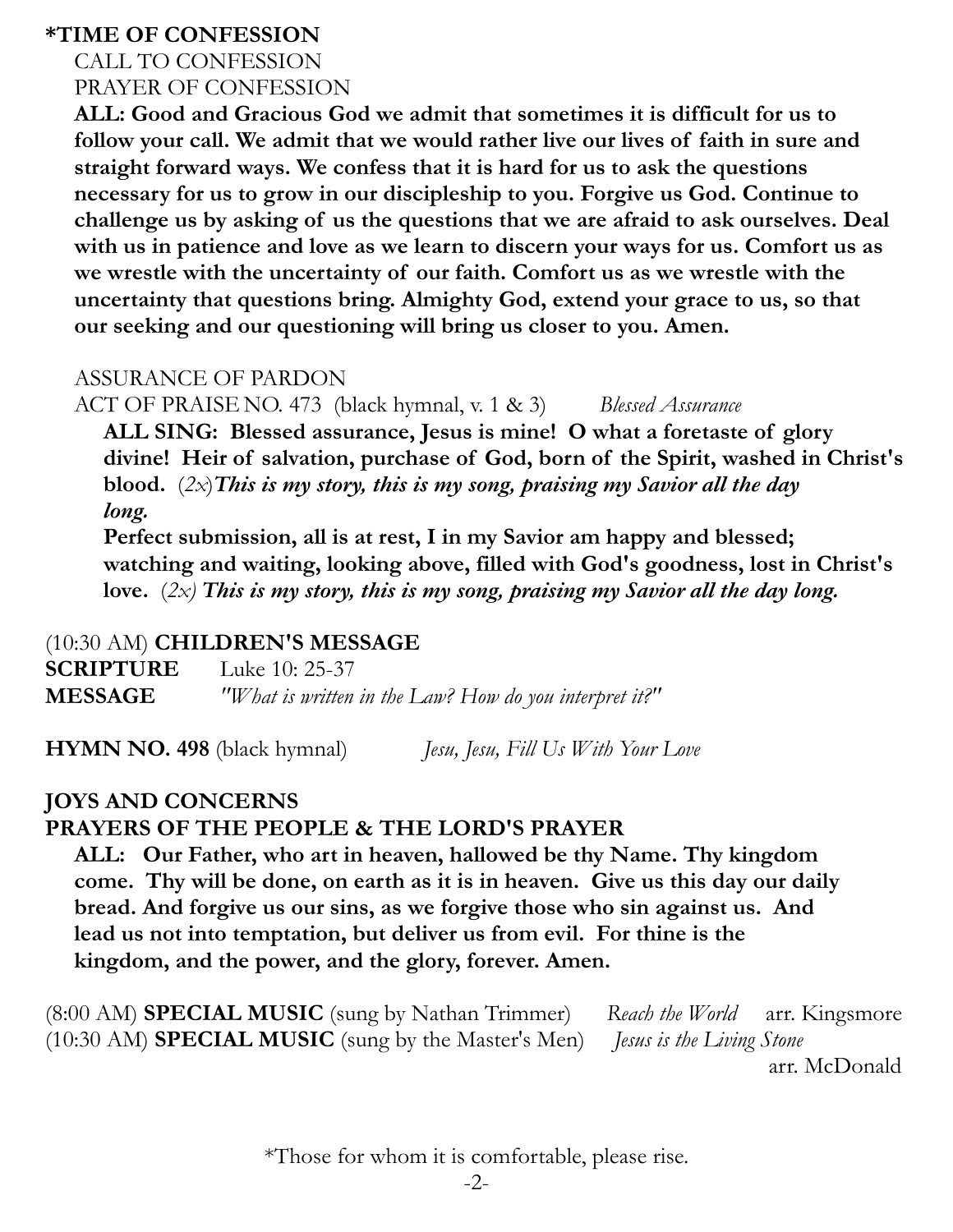## **OFFERTORY**

CALL TO OFFERING OFFERTORY *Just a Closer Walk With Thee* arr. Bock \*OFFERTORY RESPONSE NO. 785 (black hymnal) *We Give You But Your Own* **ALL SING: We give you but your own, what e'er the gift may be; all that we have is yours alone, we give it gratefully.** \*PRAYER OF DEDICATION

**\*CLOSING HYMN NO. 403** (black hymnal) *My Hope is Built on Nothing Less*  **\*BENEDICTION \*POSTLUDE** *Go Forth With a Song* by Scott

\*Those for whom it is comfortable, please rise.